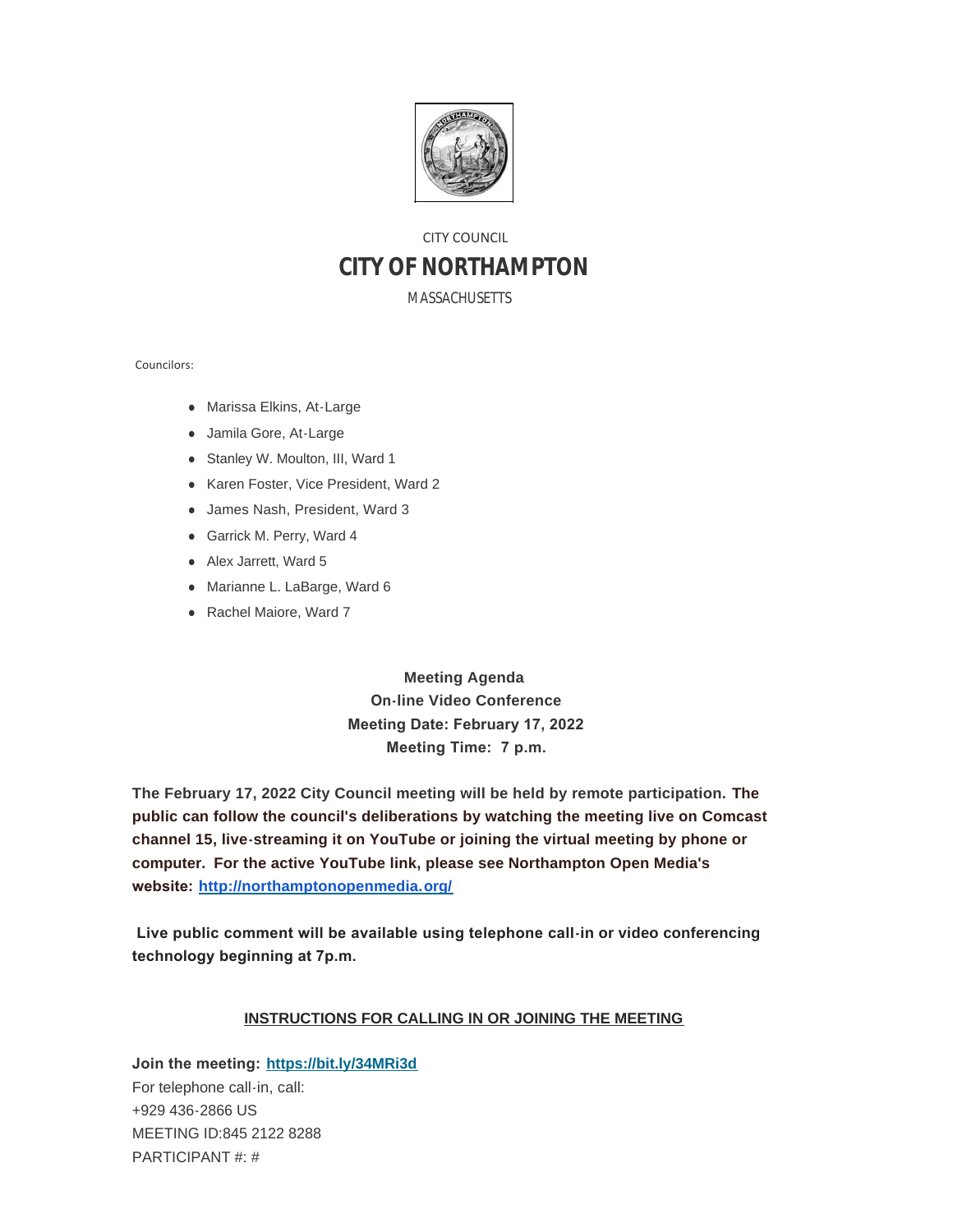## 1. Roll Call

**Announcement that Meeting is Being Audio/Video Recorded 2.** This meeting is being audio and video recorded.

### **Public Hearings 3.**

## **Announcement of a public hearing concerning the A. Northampton Capital Improvement Program for FY2023- FY2027 - Thursday, March 3, 2022**

In accordance with Article 7, Section 7-5 of the Charter, the Northampton City Council will hold a public hearing by remote participation on Thursday, March 3, 2022 at 7 p.m. The City Council will consider the Capital Improvement Program for FY2023-FY2027, and hear all persons who wish to be heard thereon. Instructions for accessing the hearing will be posted on the March 3, 2022 City Council agenda to be posted no later than 48 hours prior to the meeting on the [city w](https://drive.google.com/file/d/1Ln0ugR4GQHoaogiUILvQx4Rh2cd32TZf/view)ebsite at www.northamptonma.gov. The CIP is available for inspection here.

### **Public Comment 4.**

**Announcements from Councilors and the Mayor 5.**

### **Presentations 6.**

### **Consent Agenda 7.**

Rule 4.4.4 There shall be no debate or discussion by any City Council member regarding any item on the Consent Agenda, beyond asking questions for simple clarification. Rule 4.4.5 Any item may be removed from the Consent Agenda upon the request of any City Council member prior to the taking of a vote on the motion to approve it. All such items will be considered individually, in the order in which they were removed, immediately following consideration of the Consent Agenda.

## **Minutes of February 3, 2022 A.**

Documents: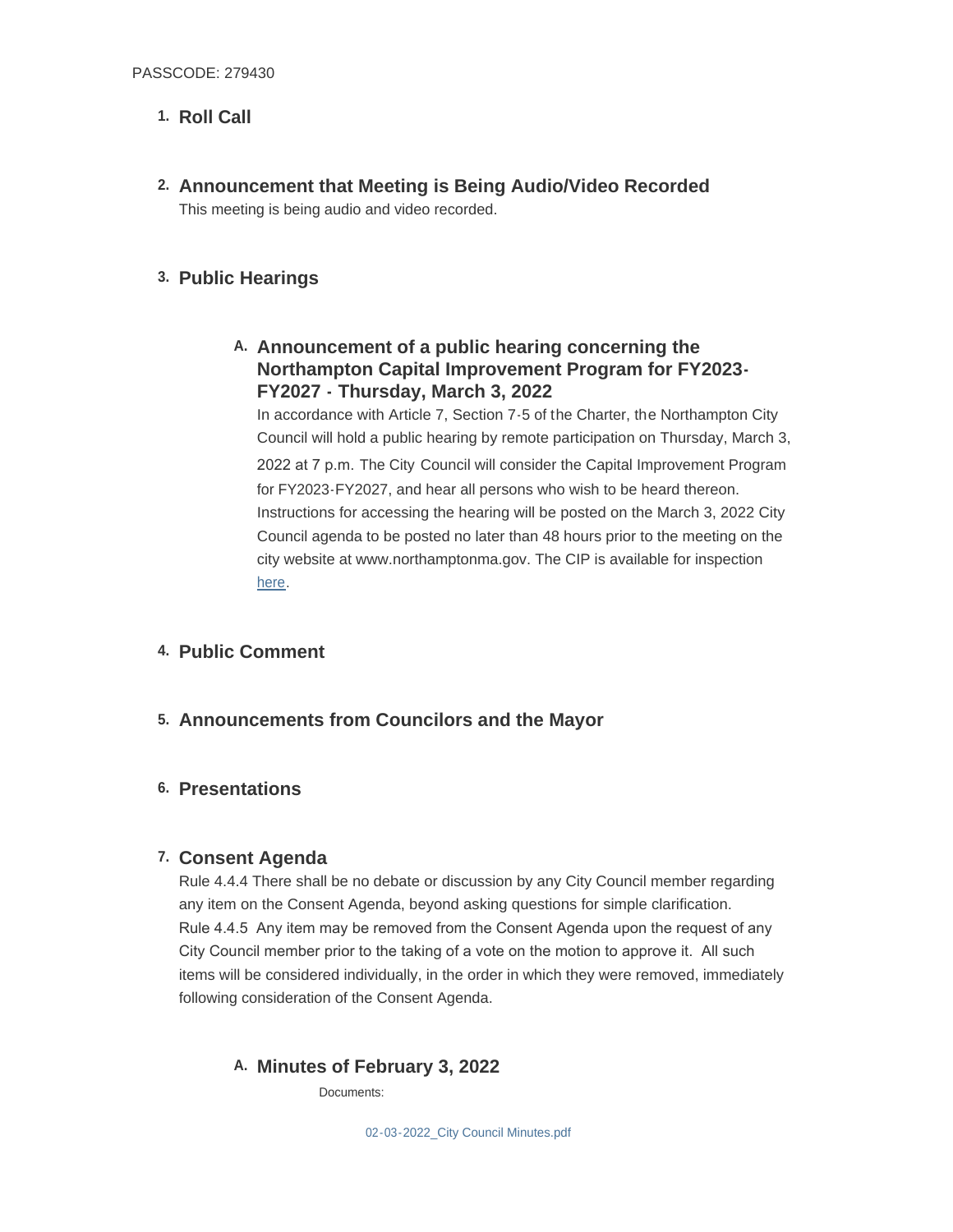## **22.020 Appointments to Boards, Committees and B. Commissions, all positive recommendations, City Services Committee - 2/07/2022 Arts Council**

**Garrett Williams,** 4 Sunhill Drive, Florence Term: January 2022-June 2025 *To fill a vacancy*

### **Parks and Recreation Commission**

**Kelsey Flynn,** 15 Edwards Square, Northampton Term: January 2022- June 2025 *To fill a vacancy*

### **Planning Board**

**Chris Tait,** 46 Upland Road, Leeds Term: January 2022– June 2025 *To Full Member from Associate Member to fill a vacancy*

### **Trust Fund Committee**

**Jacob Dissinger**, 8 Stowell Street, Leeds Term: June 2021- June 2024 *Reappointment*  Documents:

[22.020 Appointments to Boards, Committees and Commissions.pdf](https://northamptonma.gov/AgendaCenter/ViewFile/Item/18502?fileID=163181)

## **22.021 Appointment of Attorney Alan Seewald as City C. Solicitor, positive recommendation, City Services Committee - 2/07/2022**

Documents:

[22.021 Appointment of Attorney Alan Seewald as City Solicitor.pdf](https://northamptonma.gov/AgendaCenter/ViewFile/Item/18503?fileID=163182)

**22.026 An Order to Appropriate \$45,000 in Whiting Street D. Trust Funds - 2nd reading**

**History:**

- Referred to Consent Agenda - 2/3/2022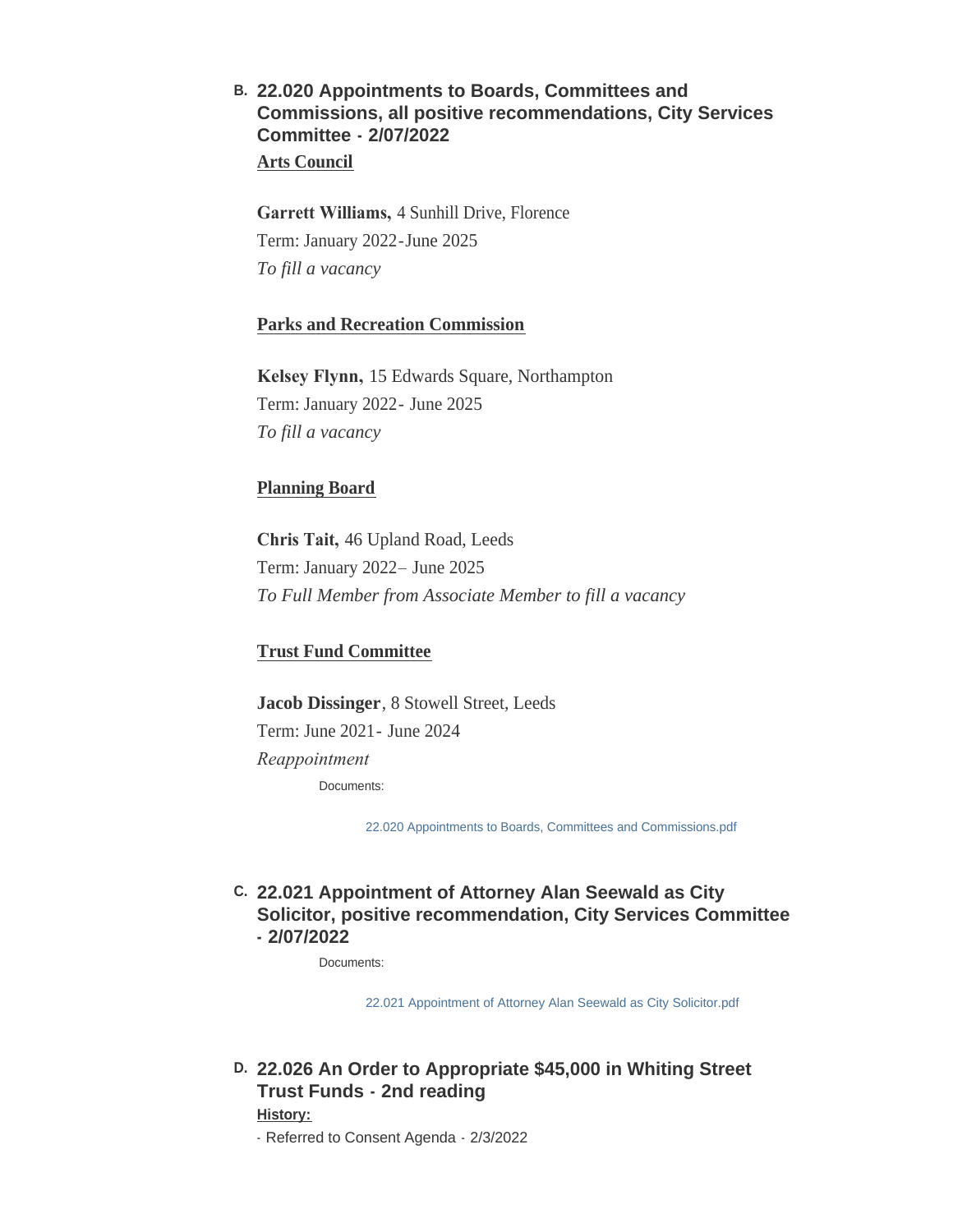Documents:

[22.026 An Order to Appropriate 45,000 in Whiting Street Trust Funds.pdf](https://northamptonma.gov/AgendaCenter/ViewFile/Item/18504?fileID=163183)

## **22.029 Appointment to Arts Council and Human Rights E. Commission - for referral to City Services Arts Council**

**Pete Olsen,** 380 South Street, Northampton

Term: February 2022-June 2025

*To fill a vacancy*

**Human Rights Commission**

**Chelsea Sunday Kline,** 42 Cherry Street, Northampton

Term: February 2002-Jume 2025

*To fill a vacancy*

Documents:

[22.029 Appointment to Arts Council and Human Rights Commission.pdf](https://northamptonma.gov/AgendaCenter/ViewFile/Item/18493?fileID=163179)

### **Financial Orders (on 1st reading) 8.**

Rule 2.6.1.1.1 Process. Financial orders will be introduced and discussed at a full City Council meeting and referred to either the consent agenda of a future meeting or the Finance Committee for more public input, discussion and recommendation.

## **22.025 An Order to Acquire Property Located at 196 Cooke A. Avenue - 1st reading**

Documents:

[22.025 An Order to Acquire Property Located at 196 Cooke Avenue.pdf](https://northamptonma.gov/AgendaCenter/ViewFile/Item/18506?fileID=163184) [22.025 Berkshire Design Group Memo.pdf](https://northamptonma.gov/AgendaCenter/ViewFile/Item/18506?fileID=163185)

- **Financial Orders (on 2nd reading) 9.**
	- **22.016 An Order Authorizing a Five-Year Contract for IT A. Services Department Equipment and Software - 2nd reading**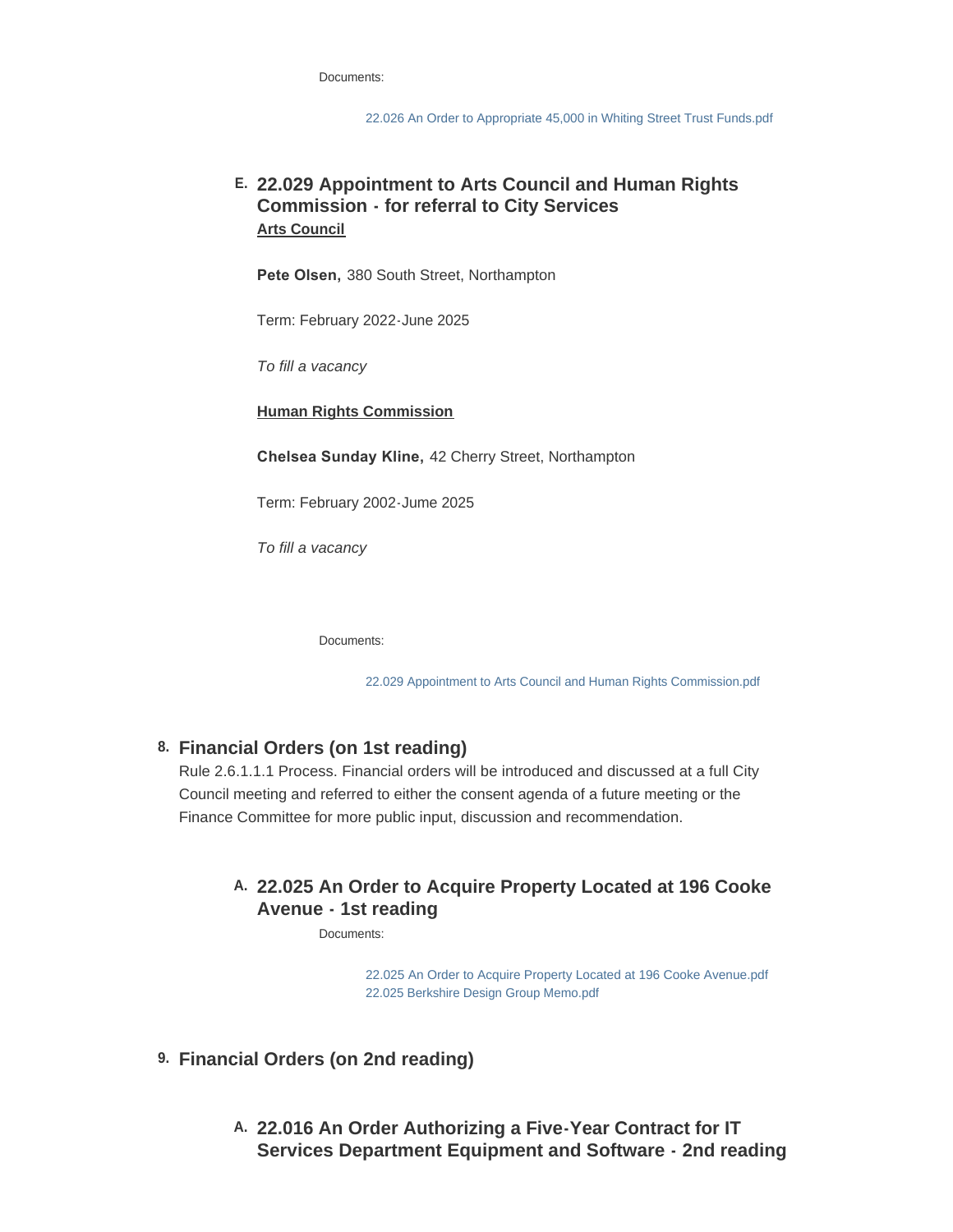#### **History:**

- Referred to Consent Agenda 1/20/2022
- Removed from Consent Agenda and Referred to Finance Committee for further discussion and public input - 2/3/2022

- No recommendation - Finance Committee member motion for neutral recommendation failed 2:2

- See [Finance Committee report](https://northamptonma.gov/DocumentCenter/View/19147/22016-Finance-Committee-Report) for general recommendations

Documents:

[22.016 An Order Authorizing a Five-Year Contract for IT Services](https://northamptonma.gov/AgendaCenter/ViewFile/Item/18508?fileID=163186)  Department Equipment and Software.pdf

#### **Orders 10.**

**Ordinances (Not yet Referred) 11.** Rule 5.2.3 provides that no ordinance shall be voted on by the City Council until it has been considered by the Committee on Legislative Matters.

### **Ordinances 12.**

## **21.355 An Ordinance Relative to Housekeeping Changes to A. the General Ordinances - 1st reading**

**History:**

- Referred to Legislative Matters (LM) 11/18/2021
- Positive recommendation with correction of scrivener's errors, LM 2/14/2021

Documents:

[21.355 An Ordinance Relative to Housekeeping Changes to the General](https://northamptonma.gov/AgendaCenter/ViewFile/Item/18512?fileID=163195)  Ordinances - POST LM.pdf

## **22.024 An Ordinance Relative to Stop Signs in the Village Hill B. Neighborhood - 2nd reading**

#### **History:**

- Referred to Legislative Matters (LM) 2/3/2022
- Positive recommendation, LM 2/14/2022

Documents:

[22.024 An Ordinance Relative to Stop Signs in the Village Hill](https://northamptonma.gov/AgendaCenter/ViewFile/Item/18513?fileID=163188)  Neighborhood.pdf [22.024 Village Hill Road Diagram.pdf](https://northamptonma.gov/AgendaCenter/ViewFile/Item/18513?fileID=163189)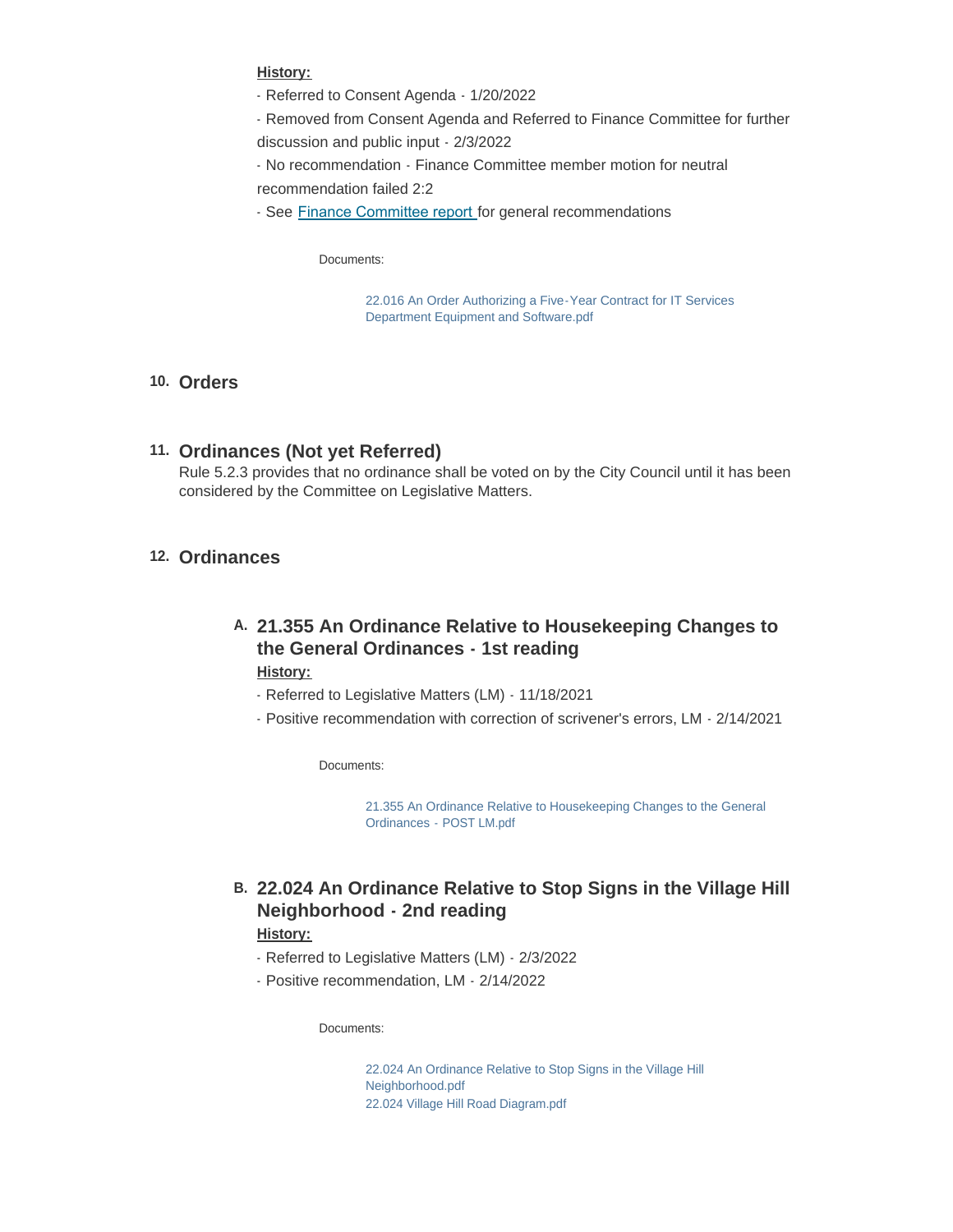## 13. Zoning Ordinances

## **21.339 An Ordinance to Allow Beverage Service and A. Entertainment at Farm Stands Under Certain Circumstances - 1st reading**

**History:**

- Referred to Planning Board (PB) and Legislative Matters (LM) for public hearing
- 10/7/2021
- Public hearing continued by PB 11/18/2021
- Continuation of PB public hearing 2/10/2022
- Positive recommendation w/amendments, PB 2/10/2022
- Positive recommendation as amended by PB, LM 2/14/2022

Documents:

[21.339 An Ordinance to Allow Beverage Service and Entertainment at Farm](https://northamptonma.gov/AgendaCenter/ViewFile/Item/18515?fileID=163190)  Stands Under Certain Circumstances.pdf [21.339 An Ordinance to Allow Beverage Service and Entertainment at Farm](https://northamptonma.gov/AgendaCenter/ViewFile/Item/18515?fileID=163194)  Stands PB Recommendation to Council.pdf

## **21.356 An Ordinance Relative to Housekeeping Changes to B. the Zoning Ordinance - 1st reading**

#### **History:**

- Referred by City Council to Planning Board (PB) and Legislative Matters (LM) - 11/18/2021

- PB hearing held, positive recommendation with comments - 1/13/2022

- Positive recommendation with consideration of PB comment, LM - 2/14/2022 [Note: Opinion received from city solicitor that using different term for wheelchair ramp in local ordinance shouldn't be a problem; Senior Services Director opinion sought on preferred term for referring to residents over age 65]

Documents:

[21.356 An Ordinance Relative to Housekeeping Changes to the Zoning](https://northamptonma.gov/AgendaCenter/ViewFile/Item/18516?fileID=163191)  Ordinance PB Discussion.pdf

### 14. Resolutions

## **22.023 A Resolution in Support of Student Loan Debt A. Cancellation - 2nd reading History:**

- Passed in 1st reading - 2/3/2022

Documents: